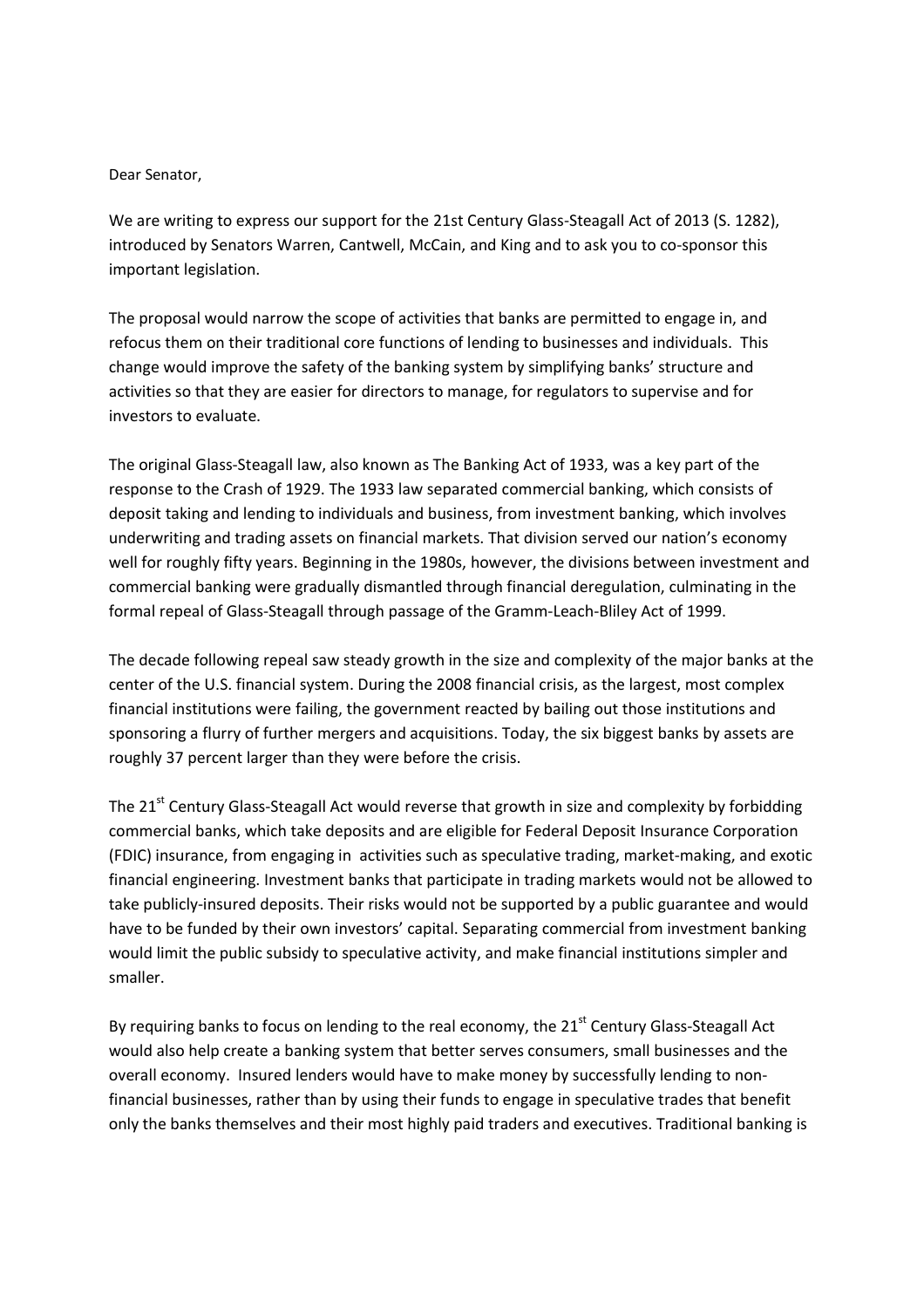based on a long-term customer relationship where the interests of the bank and the customer are aligned. Both the bank and the borrower benefit when sustainable loans are made and repaid. This contrasts with trading markets, which involve short-term, zero-sum interactions with counterparties. When banking and trading activities are intermingled, banks face incentives to sacrifice the well-being of their customers to short term benefits to themselves.

The 21<sup>st</sup> Century Glass-Steagall Act is an important step in addressing the problems in our financial system. We urge you to support and cosponsor this legislation.

Sincerely,

### **National Signatories**

### AFL-CIO

Alliance for a Just Society American Federation of State, County and Municipal Employees (AFSCME) Americans for Financial Reform Center for Effective Government Center for Popular Democracy Communication Workers of America Consumer Action Consumers Union Demos Gray Panthers Green America Institute for Agriculture and Trade Policy International Union, United Automobile, Aerospace and Agricultural Implement Workers of America (UAW) International Association of Machinists and Aerospace Workers International Brotherhood of Teamsters Jobs with Justice Main Street Alliance Missionary Oblates of Mary Immaculate, US Province National Association of Consumer Advocates National Community Reinvestment Coalition National Housing Law Project National People's Action New England Fuel Institute PICO National Network Public Citizen SAFER--Committee of Economists for Safe and Efficient Financial Reform Service Employees International Union (SEIU) The Leadership Conference on Civil & Human Rights U.S. PIRG United Church of Christ Justice and Witness Ministries United for a Fair Economy USAction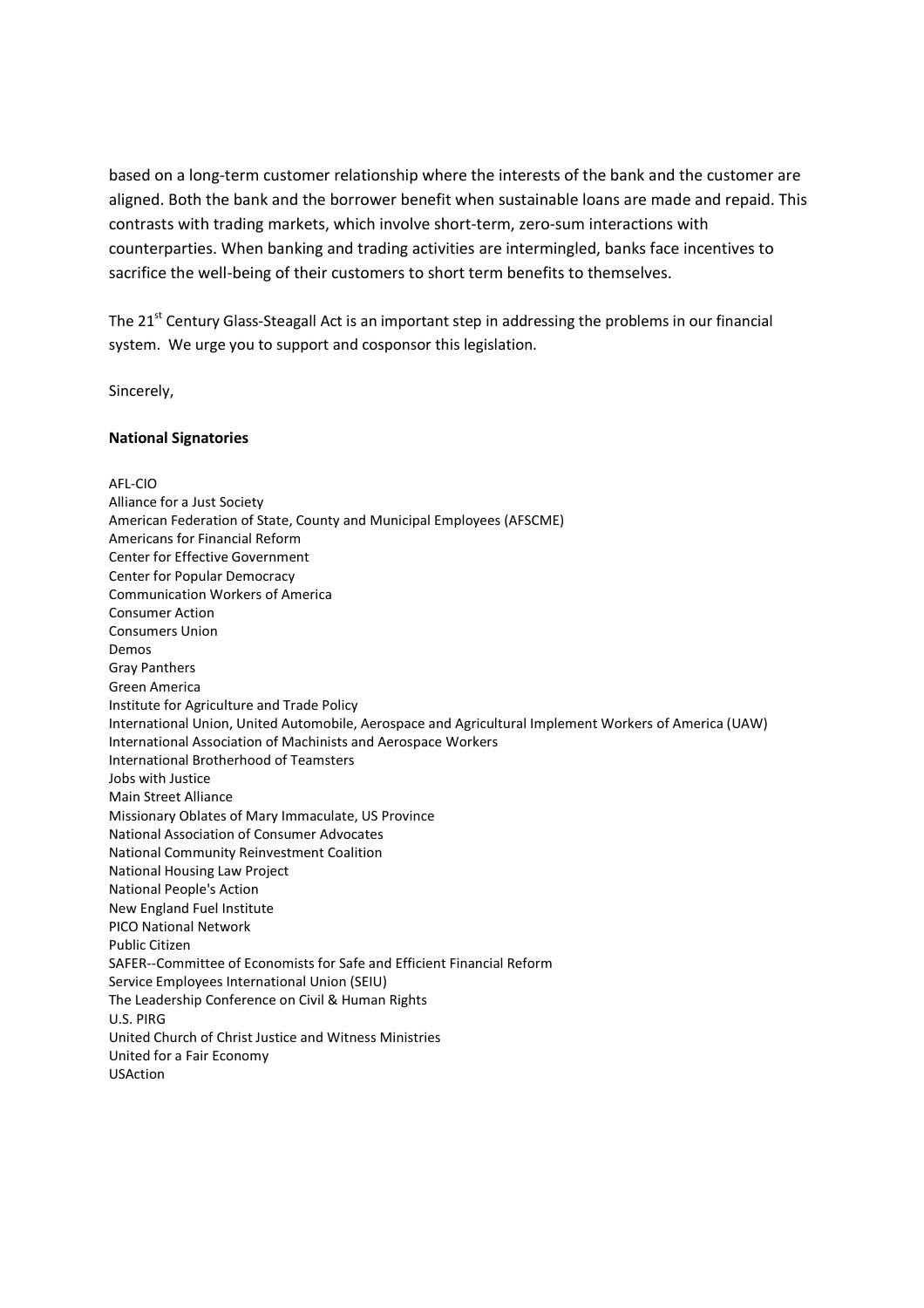## **State and Local Signatories**

# **Alabama**

Adams Law Group Phillips Law Group, LLCV

# **Arkansas**

Arkansas Community Organizations Arnold, Batson, Turner & Turner

### **Arizona**

Arizona PIRG Choi & Fabian, LLP Heaney Law, PLC Mengadoth Law, PLLC

### **California**

Alliance of Californians for Community Empowerment (ACCE) As You Sow Bramson Plutzik Mahler & Birkhaeuser, LLP California Reinvestment Coalition CALPIRG CourageCampaign.org The Dzivi Law Firm, PC Housing and Economic Rights Advocates (HERA) Jenkins Mulligan & Gabriel, LLP People Organized for West Side Renewal (POWER)

## **Colorado**

Colorado Progressive Coalition CoPIRG

# **Connecticut**

Community Capital Fund/Bridgeport Connecticut Citizen Action Group (CCAG) ConnPIRG Consumer Law Group The Law Firm of Jijon-Caamano and Young, LLC Law Offices of Joshua Cohen

### **Delaware**

Delaware Alliance for Community Advancement

#### **Florida**

Florida Consumer Action Network Florida PIRG Law Office of Robert Murphy Organize Now Progress Florida Varnell & Warwick, PA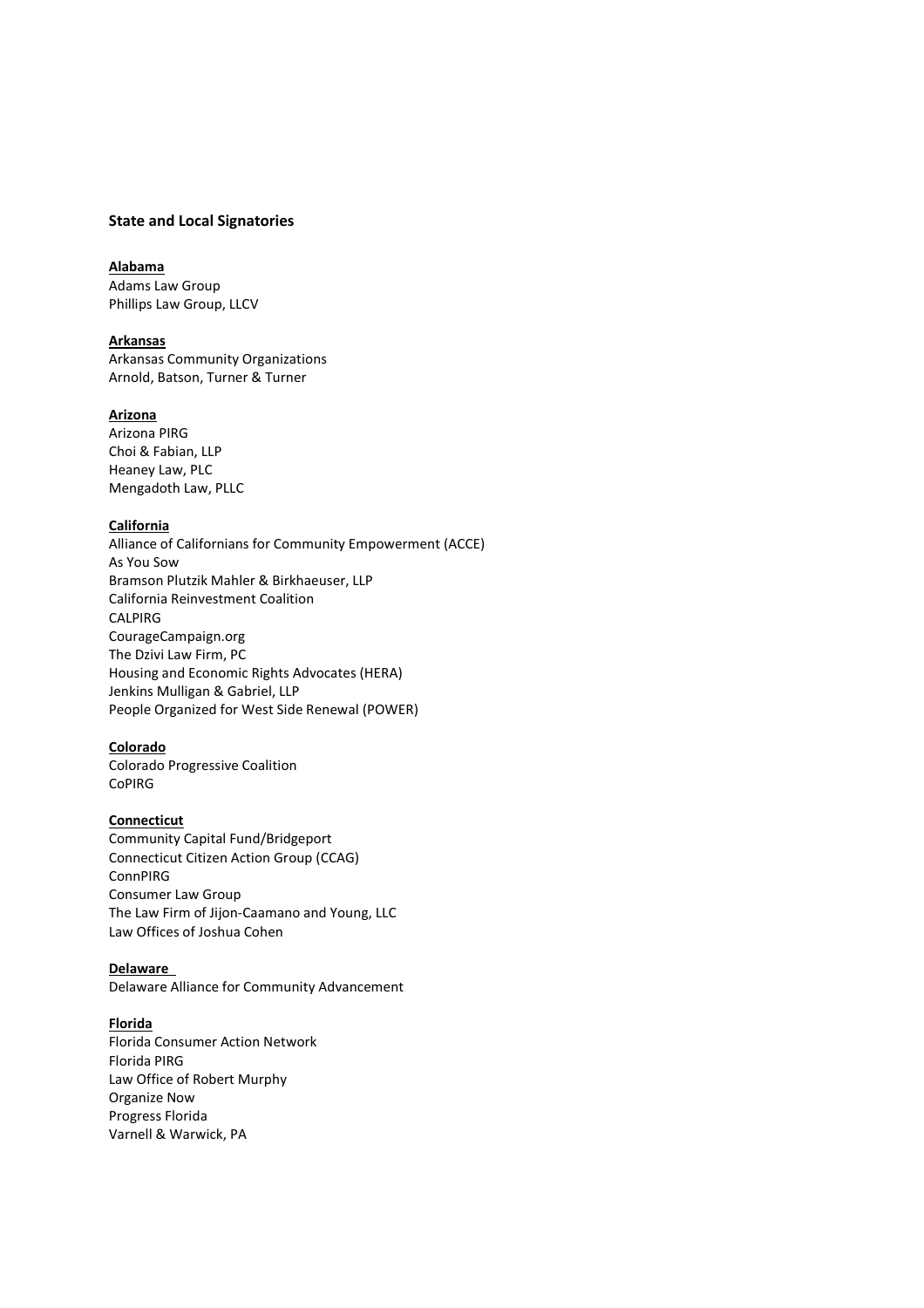# **Georgia**

Addleton Ltd. Co. Georgia PIRG Georgia Rural Urban Summit Law Offices of A. Thomas Stubbs, LLC

### **Idaho**

Idaho Civic Engagement Project Idaho Community Action Network National Association of Social Workers, Idaho Chapter United Action for Idaho

#### **Illinois**

Chicago Consumer Coalition Citizen Action/Illinois Edelman, Combs, Latturner & Goodwin, LLC Illinois PIRG IIRON - Illinois Indiana Regional Organizing Network Law Office of David S. Morris Philipps & Philipps, Ltd. Woodstock Institute

#### **Indiana**

IIRON - Illinois Indiana Regional Organizing Network

## **Iowa**

Iowa Citizen Action Network Iowa Citizens for Community Improvement Iowa PIRG

#### **Kansas**

Kansas Appleseed Sunflower Community Action

#### **Maine**

State Representative Andrea Boland Maine People's Alliance Maine Small Business Coalition

### **Maryland**

Maryland Consumer Rights Coalition Maryland PIRG Progressive Maryland

# **Massachusetts**

MASSPIRG

# **Michigan**

State Representative Jeff Irwin State Representative Rashida Tlaib State Representative Sarah Roberts Michigan Citizen Action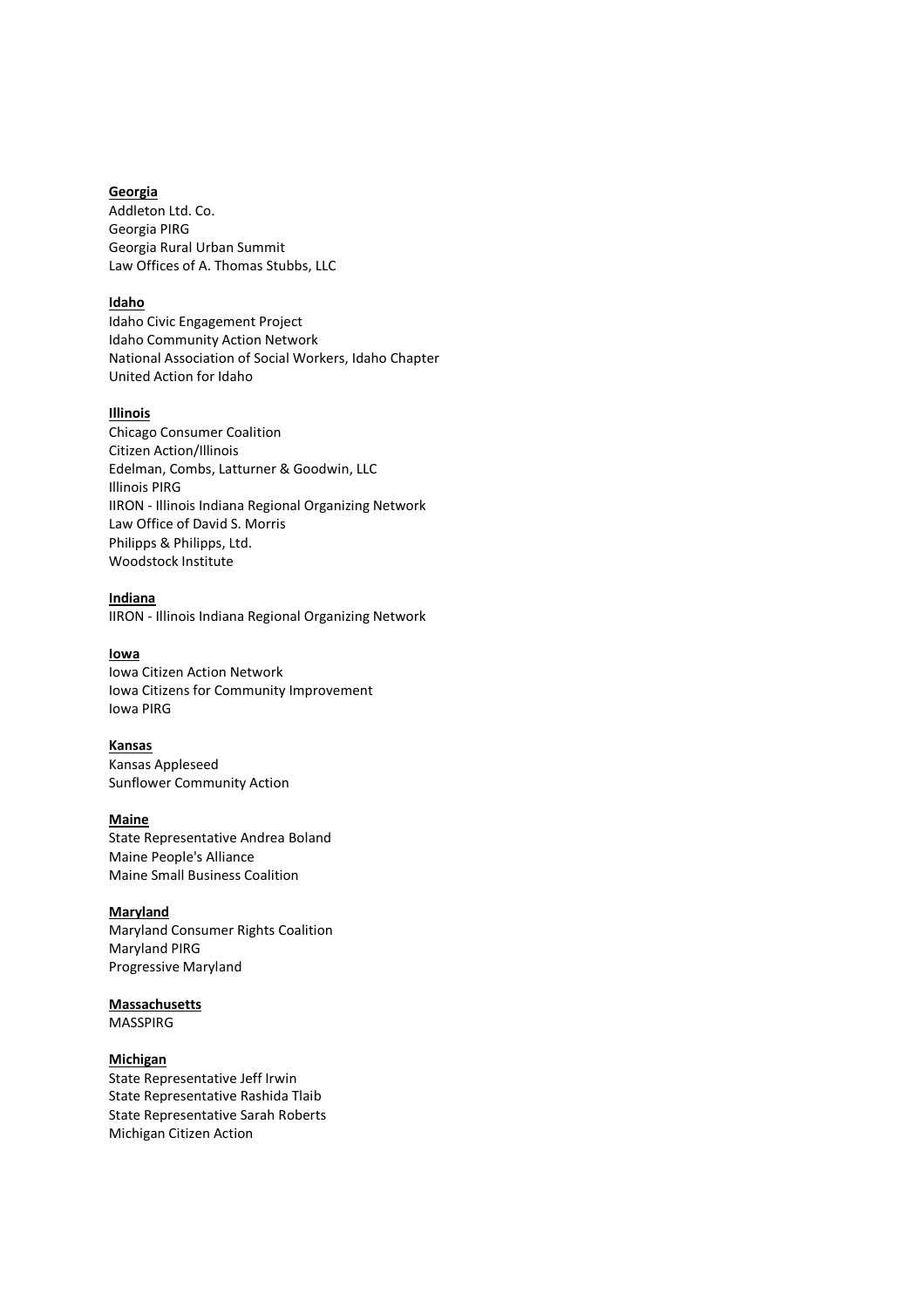PIRGIM

# **Minnesota**

Institute for Agriculture and Trade Policy Lyons Law Firm, PA

# **Missouri**

GrassRoots Organizing Healey Law Missouri Citizen Education Fund Missouri Progressive Vote Coalition (Missouri ProVote) MoPIRG

# **Montana**

Montana Organizing Project Montana Small Business Alliance (Main Street Alliance)

**Nevada**  Legal Aid Center of Southern Nevada

**New Hampshire** NHPIRG

**New Jersey**  New Jersey Citizen Action NJPIRG

### **New Mexico**

NMPIRG

## **New York**

Citizen Action of New York Cooper Square Committee Fishman & Mallon, LLP New Economy Project New York City AIDS Housing Network Voices of Community Activists & Leaders (VOCAL-NY)

#### **North Carolina**

**NCPIRG** Reinvestment Partners (Community Reinvestment Association of North Carolina)

### **Ohio**

Empowering and Strengthening Ohio's People Miami Valley Fair Housing Center, Inc. Ohio Organizing Collaborative Ohio PIRG Progress Ohio

### **Oregon**

The Main Street Alliance of Oregon Oregon Action